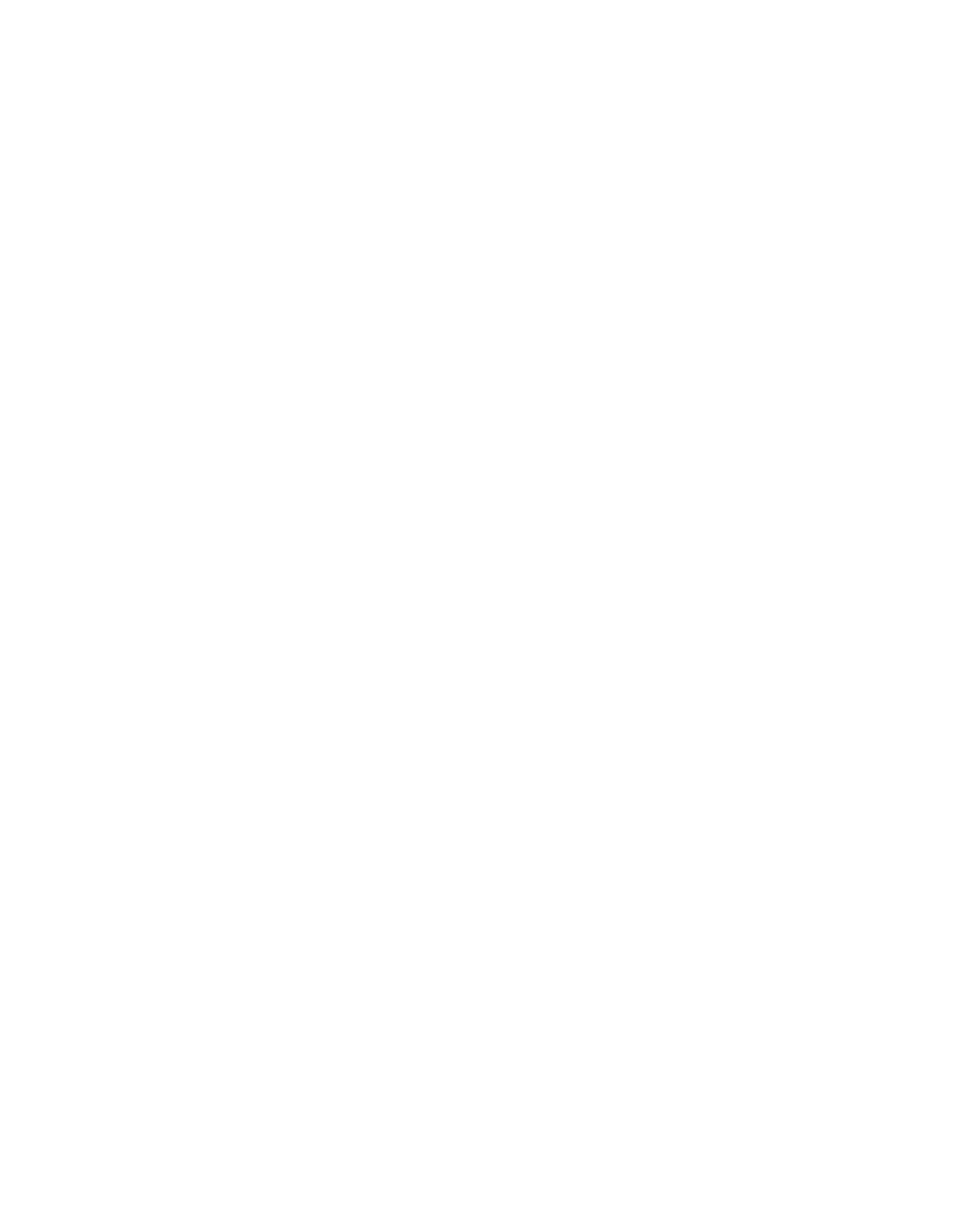

# Phase 2 Alternatives Evaluation Methodology



#### *PASCO COUNTY METROPOLITAN PLANNING ORGANIZATION*

**8731 Citizens Drive New Port Richey, FL 34654 Ph (727) 847-8140, fax (727) 847-8084**

Prepared by:



**1000 North Ashley Drive, Suite 400 Tampa, FL 33602 Ph (813) 224-8862, fax (813) 226-2106**

*November 2017*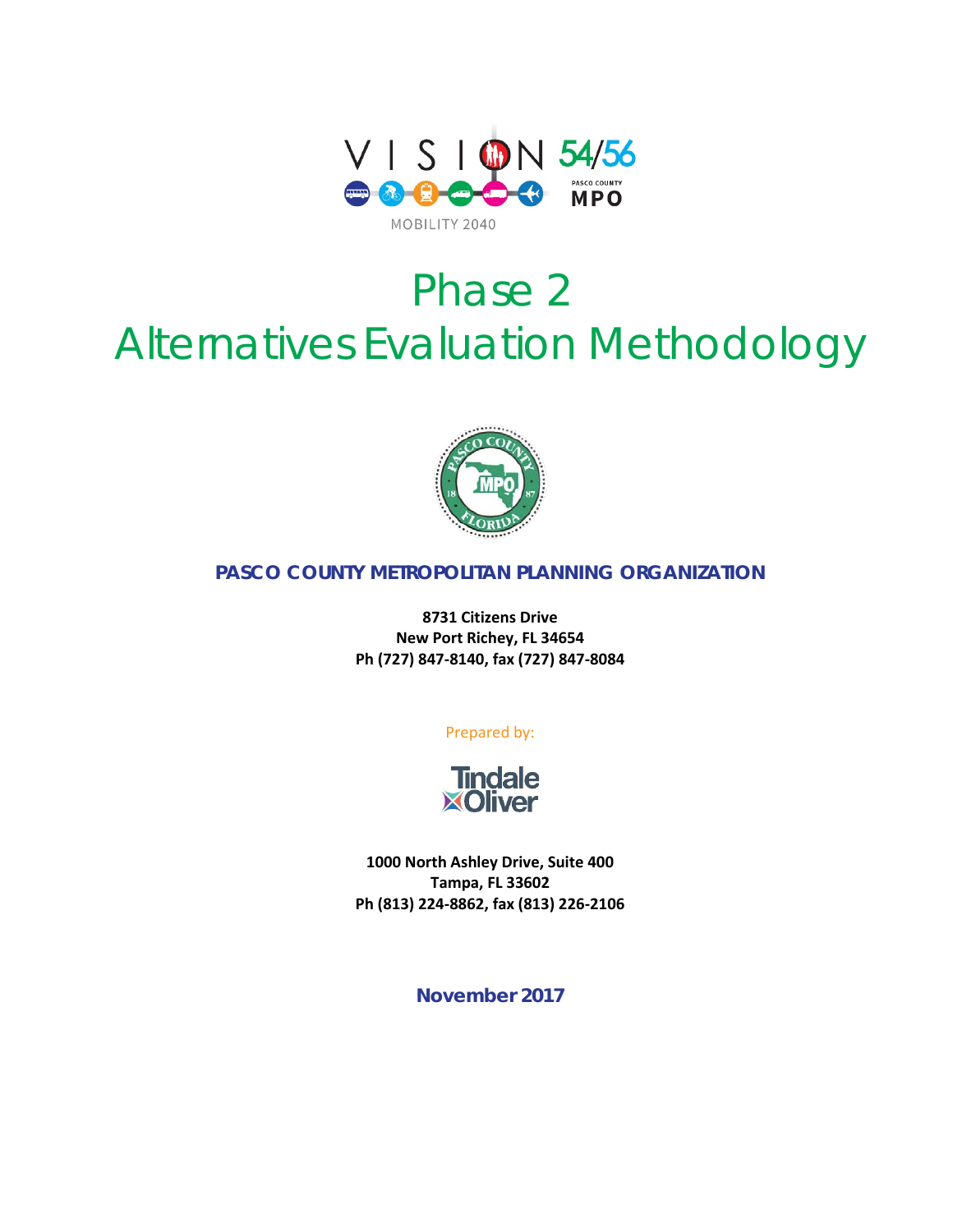

# **Background & Purpose**

The Pasco County Vision 54/56 Corridor Study was conceived to develop a transportation vision for the SR 54/56 corridor and an implementation plan for addressing congestion, safety, and mobility within the SR 54/56 corridor.

At the request of the MPO Board, MPO staff developed and conducted a Phase 1 planning study to initiate the development of a vision for the SR 54/56 corridor. The corridor was broken up into 3 key segments, including:

- Segment 1: US 19 to West of US 41 (included in Phase 1)
- Segment 2: West of US 41 to Bruce B. Downs Boulevard (included in Phase 1)
- Segment 3: Bruce B. Downs Boulevard to US 301 (not included in Phase 1)

Based on the priorities established by MPO and County staff, the Phase 1 scope of services focused on Segments 1 and 2. The key outcome of Phase 1 was a reduction in the number of major alternatives from 20+ alternatives down to 12 alternatives, including:

- 6 major roadway and transit alternatives
- 5 complementary alternatives, such as Alternative Intersection Design, frontage/bypass roads
- 1 no-build alternative

The project approach and work plan for Phase 2 builds upon the outcomes of Phase 1. The Phase 2 effort continues the evaluation as one aggregated segment from US 19 to Bruce B. Downs Boulevard (previously segments 1 and 2). Consistent with Phase 1, the segment from Bruce B. Downs Boulevard to US 301 is not included in the Phase 2 evaluation. The two Task Forces are merged into a single Task Force that is being used to guide the Phase 2 work effort.

The Alternatives Evaluation Methodology assumes a 2-step approach and is summarized in this memorandum. Due to funding constraints, Phase 2 is being completed incrementally, with Step 1 being funded by the MPO.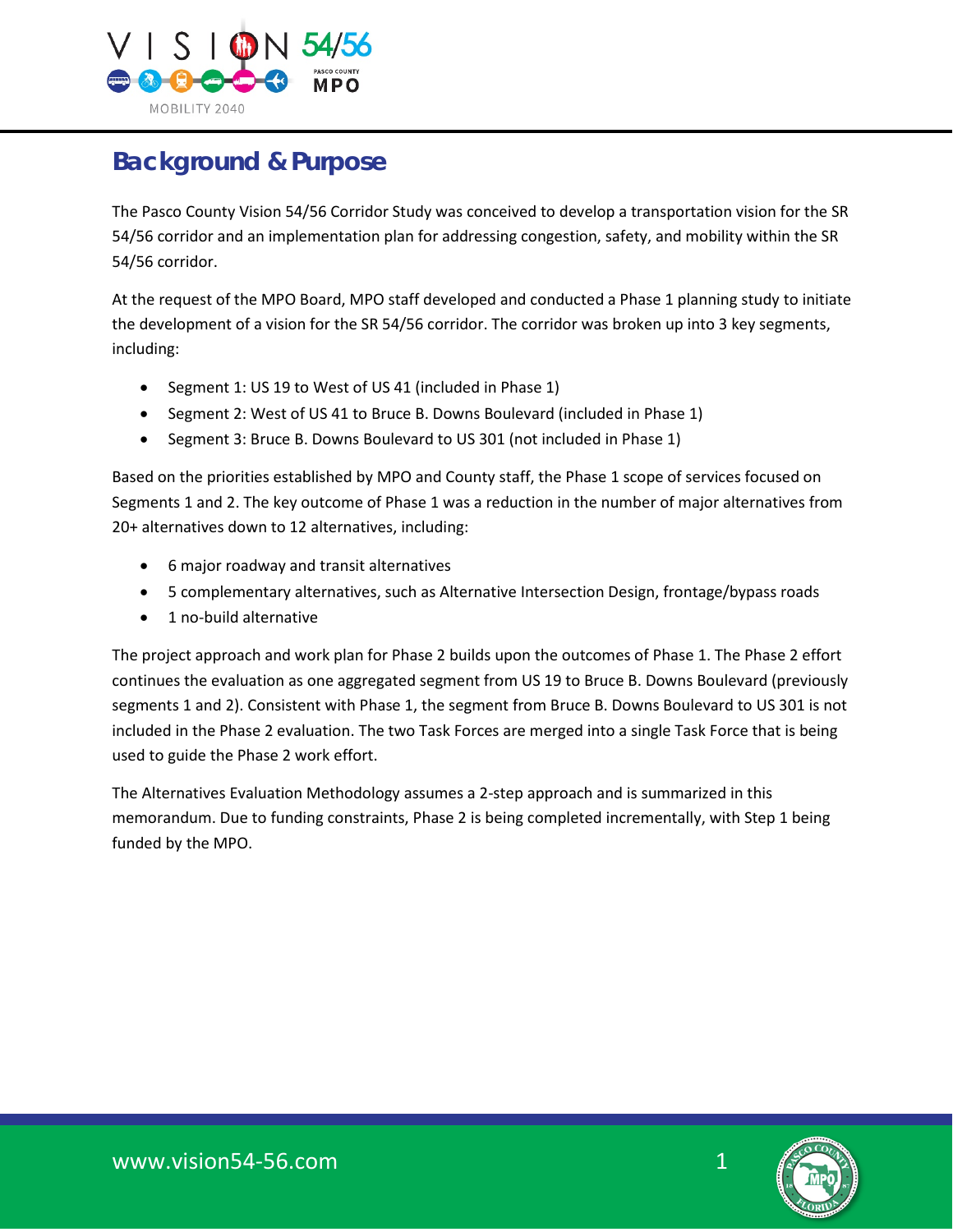

## **Phase 2 Alternatives**

Based on the recommendations of the Task Forces in Phase 1 and some additional clarification of the complementary alternatives, the following alternatives were recommended to and approved by the Phase 2 Task Force to move forward in the Phase 2 evaluation.

#### Major Roadway and Transit Alternatives (6 Alternatives)

- Alternative B (elevated lanes at major intersections; bus or rail in separate lanes)
- Alternative C (elevated express lanes; no bus service in elevated lanes)
- Alternative D (elevated express lanes; bus service in express lanes)
- Alternative F (modified) (elevated express lanes at major intersections; express lanes on the ground for remainder; bus service in express lanes)
- Alternative G (modified) (elevated express lanes at major intersections; express lanes on the ground for remainder; bus or rail in separate lanes)
- Alternative H (bus or rail in separate lanes on the ground)

#### Complementary Alternatives (5 Alternatives)

- Continuous Flow Intersection (CFI) (Alternative Intersection Design to be considered for the US 41/SR 54 and Little Road/SR 54 intersections)
- Parallel Flow Intersection (PFI) (Alternative Intersection Design proposed during the public involvement process of the Phase 1 study of the SR 54/56 corridor and to be considered for the US 41/SR 54 and Little Road/SR 54 intersections)
- Frontage/bypass roads
- Optimal Alternative Intersection Design combined with elevated lanes at both intersections (Little Road and US 41)
- At-grade intersection improvements (triple-left turns and single right turn at all approaches as analyzed and provided by FDOT District 7 for additional consideration in this scope of services)

#### No-Build Alternative (1 Alternative)

• No-Build alternative (maintain existing 6 lanes on the ground)

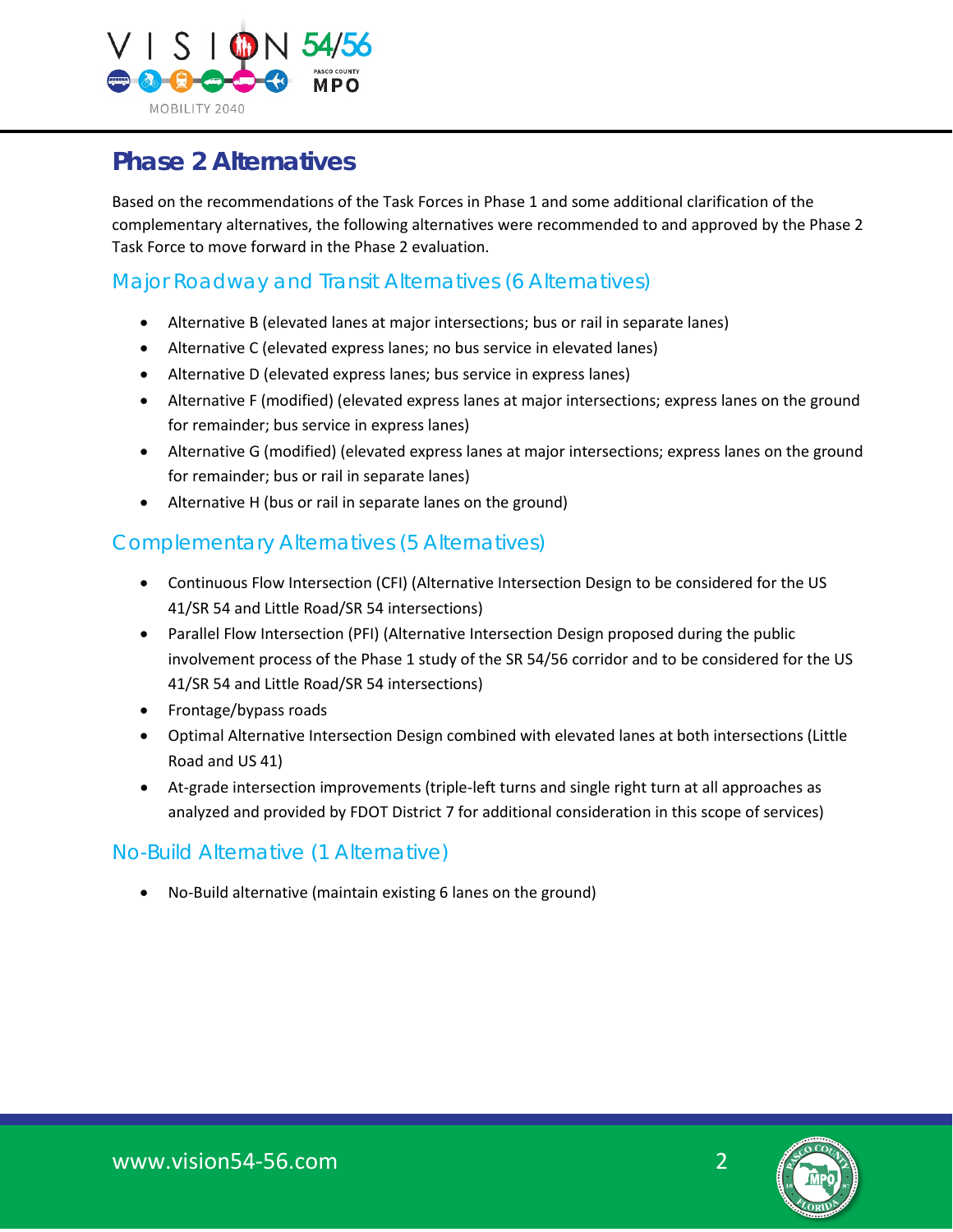

## **Phase 2 Evaluation Process**

The Phase 2 Evaluation Process is organized into 2 key steps:

- Step 1 Evaluation of 12 Alternatives at 2 Selected Intersection (SR 54/US 41 and SR 54/Little Road)
- Step 2 Evaluation of Alternatives (recommended from Step 1) for SR 54/56 Corridor (from US 19 to Bruce B. Downs Boulevard)

### Step 1 – Evaluation of 12 Alternatives at 2 Selected Intersections (SR 54/US 41 and SR 54/Little Road)

In Step 1, the intersections of SR 54/US 41 and SR 54/Little Road were selected for the comparative evaluation of the alternatives since US 41 is the most congested intersection and Little Road is more representative of an average intersection along the corridor (in terms of traffic congestion and right-of-way availability). The Step 1 Evaluation Process and Timeline is illustrated in Figure 1 and is comprised of 4 key elements:

- A. Future Travel Demand Assessment The Tampa Bay Regional Planning Model (TBRPM) version 8.1.1 will be used to obtain the projected 2040 travel demand. The TBRPM will be used to perform 4 model runs with the purpose of projecting 2040 travel demand at the representative intersections.
	- a. First, the no-build 2040 model will be used to derive the 2040 traffic volumes approaching the study intersections for evaluating the CFI and PFI alternatives. The TBRPM 8.1 2040 Cost Feasible model scenario will be used for this alternative.
	- b. Second, the 2040 model network will be coded and run for the frontage/by-pass road concept. This model alternative will need to at least include frontage/by-pass roads for all the roadway segments feeding the intersections being evaluated. The TBRPM 8.1 2040 Cost Feasible model scenario will be used as the base network for this alternative. Presence and length of frontage roads in this model scenario will be determined based on the adjacent land uses and accessibility needs. Frontage roads would be assumed to be two directional lanes on either side of SR 54/56 (i.e., 2 westbound lanes on the north and 2 eastbound lanes on the south).
	- c. Third, a 2040 model run will be required for the elevated roadway concept. This alternative will consist of four limited access lanes and six at-grade, signalized lanes along SR 54/56. The TBRPM 8.1 2040 Cost Feasible model scenario will be used as the base network for this alternative, with additional coding to accommodate the elevated/express lanes and access ramps.

**Figure 1**



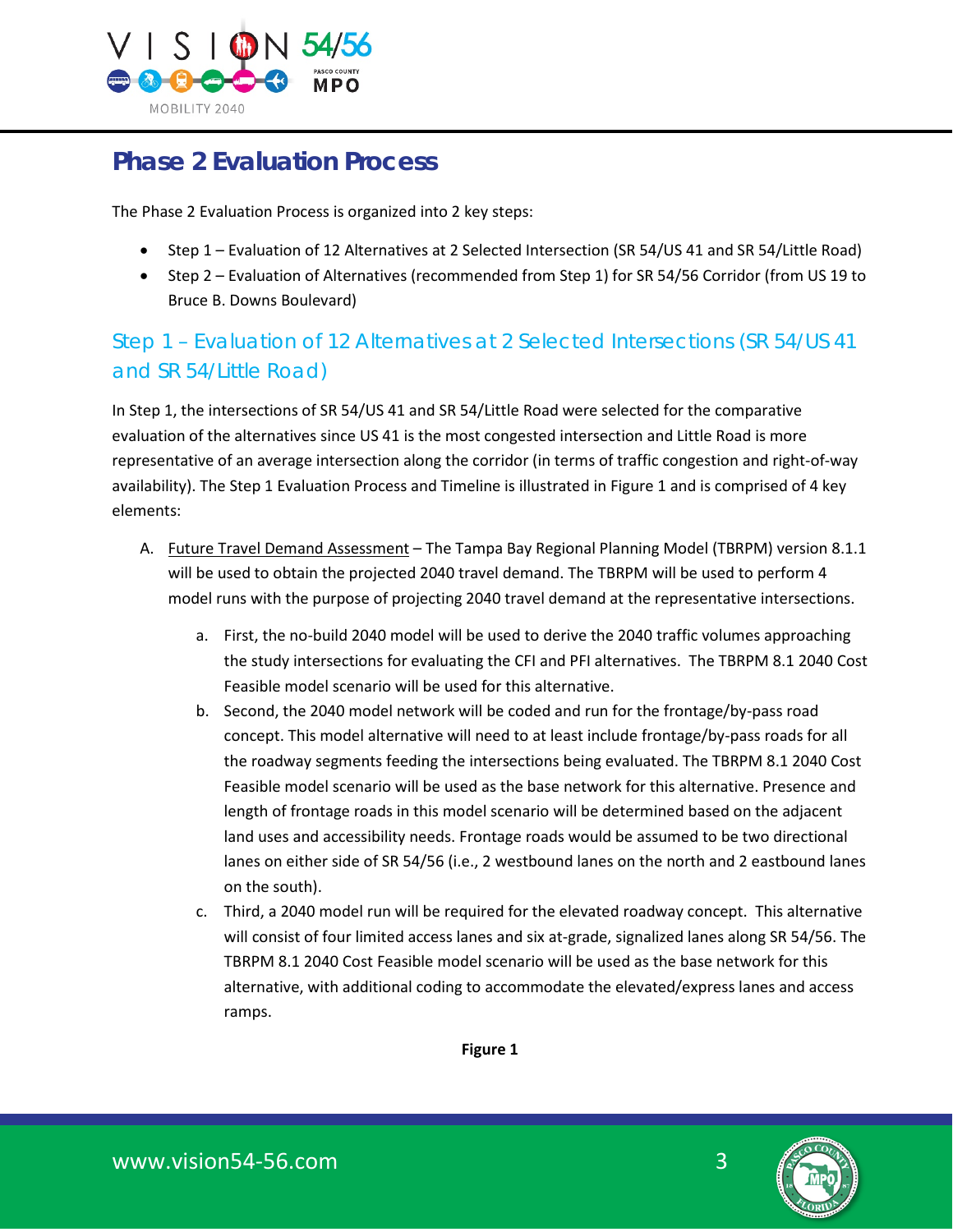



**Phase 2/Step 1 Evaluation Process and Timeline**

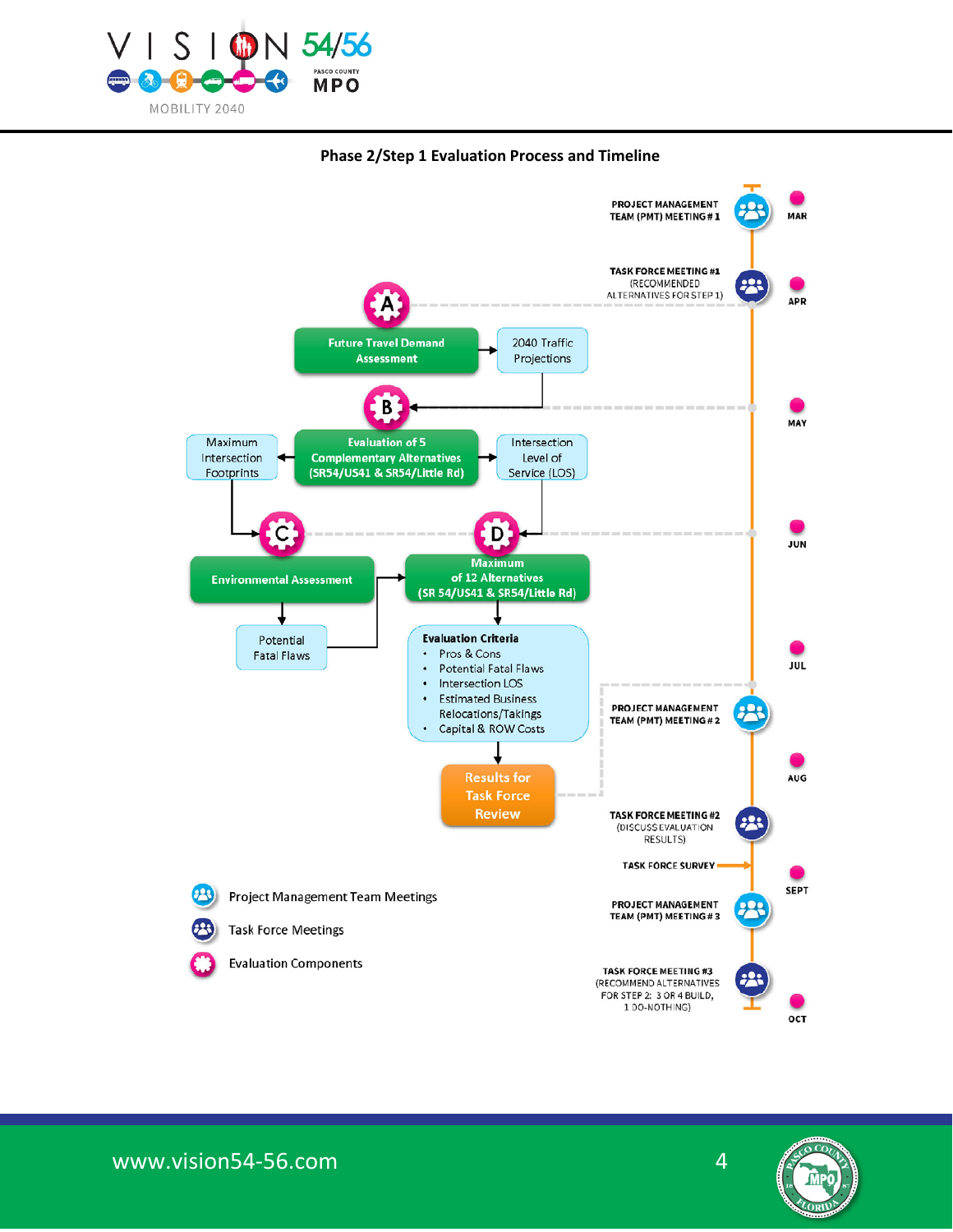

d. Fourth, a 2040 model run will be required for the elevated intersection concept. This alternative will consist of six through-lanes elevated over the study intersections, and four at-grade lanes accessing the intersections along SR 54. The TBRPM 8.1 2040 Cost Feasible model scenario will be used as the base network for this alternative, with additional coding to accommodate the elevated intersection configuration.

Although Step 1 only requires travel demand projections at the 2 intersections, the 4 model runs (only three build concepts) will be coded along the length of the corridor and retained to also potentially support the evaluation of alternatives in Step 2.

*Outcome: 2040 Traffic Projections to support the evaluation of 12 alternatives in Step 1*

B. Evaluation of 5 Complementary Alternatives - Operational analysis will be performed on the 5 complementary alternatives as appropriate to define the footprint of the alternatives at the Little Road and US 41 intersections. A traffic methodology statement was prepared to describe the procedures and factors that will be used to convert model volumes to design traffic and the overall approach to the operational analysis (see Appendix A).

This methodology was submitted to MPO and FDOT staff for review and comments were addressed before moving forward with the evaluation. The evaluation of the 5 complementary alternatives for the two selected intersections will determine the intersection layout and geometries. A reasonable maximum number of travel lanes will be used to evaluate the intersection in order to have comparable results for considering impacts and benefits provided by the alternatives.

*Outcome: Footprint and Intersection delay measures for each of the 5 complementary alternatives*

C. Environmental Assessment – The FDOT Environmental Screening Tool (EST) will be run for the 2 intersections, given the intersection footprints determined for each alternative in part B. The Area of Interest Tool will be used to identify socio-cultural and environmental resources for future consideration. This assessment will be used to identify potential fatal flaws (if any) or potential risks that should be further considered for impact or mitigation during this and subsequent evaluations. The intersection findings and environmental analysis from the recent FDOT US 41/SR 54 PD&E study also will be considered as part of this analysis.

#### *Outcome: Potential Fatal Flaws identified through the FDOT Environmental Screening Tool*

D. Evaluation of 12 Alternatives - Using the results of A, B, and C, the footprint at the representative intersections (including retention ponds and other drainage features) will be established for the 12 alternatives to support the Step 1 evaluation. Preliminary plan views/cross sections will be developed for each of the alternatives considered at the 2 representative intersections. Once the

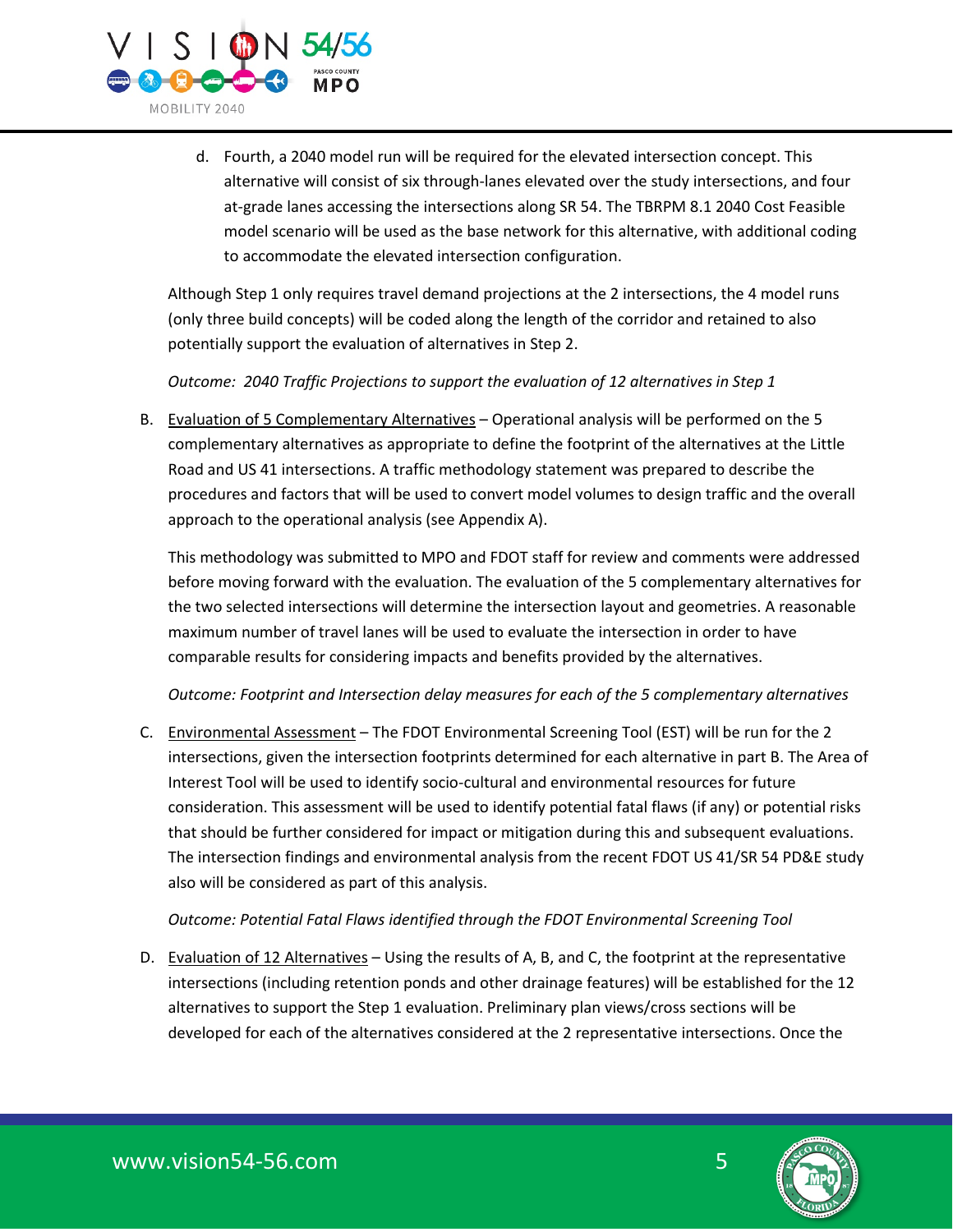

complementary alternatives are sufficiently defined, Step 1 assumes the following evaluation criteria:

- o Pros and cons (qualitative assessment based on industry literature)
- o Pedestrian & Bicycle Safety
- o Potential fatal flaws from the Environmental Assessment
- o Intersection delay for the forecast 2040 traffic
- o Estimated Business Relocations/Takings To be measured by establishing the assumed cross section for each alternative at the 2 intersections included in the analysis and then overlaying the cross section to identify the potential businesses impacted by the alternative. The number of businesses with potential business impacts will be estimated for each alternative at both intersections. The determination of business taking and potential need for business relocation will be made in cooperation with MPO and Pasco County staff.
- o Planning Level Capital and Right-of-Way Costs A range of planning level capital costs will be developed for each of the alternatives based on unit costs readily available from FDOT District 7 and/or other unit costs needed for the alternatives that include transit investments. A range of right-of-way costs will be estimated based on coordination with FDOT District 7 and information available from the Pasco County Property Appraiser. Note that business damages (in dollars) resulting from right-of-way takings are beyond the scope of this planning study and are excluded from this analysis. A benefit/cost analysis will be performed on each of the 5 complementary alternatives to determine the utility of each.

The results of the Step 1 Evaluation Process will be summarized for presentation to and discussion with the Task Force at their 2<sup>nd</sup> meeting of Phase 2. Following the Task Force meeting, a survey of Task Force members will be conducted to help facilitate the discussion at the 3<sup>rd</sup> Task Force meeting. The ultimate objective of Step 1 is for the Task Force to recommend 3 to 4 alternatives and the no-build alternative to the MPO Board to move forward into Step 2 of the Phase 2 evaluation.

### Step 2 - Evaluation of Alternatives (recommended from Step 1) for SR 54/56 Corridor (from US 19 to Bruce B. Downs Boulevard)

The preliminary evaluation process for Step 2 has not been finalized since it is not fully funded. FDOT District 7 has agreed to fund the next step of the evaluation for only the SR 54/US 41 intersection and will consider recommendations of the Task Force and the MPO Board as they move forward with the evaluation at this intersection. The MPO is exploring opportunities to fund the Step 2 evaluation for the remainder of the corridor.



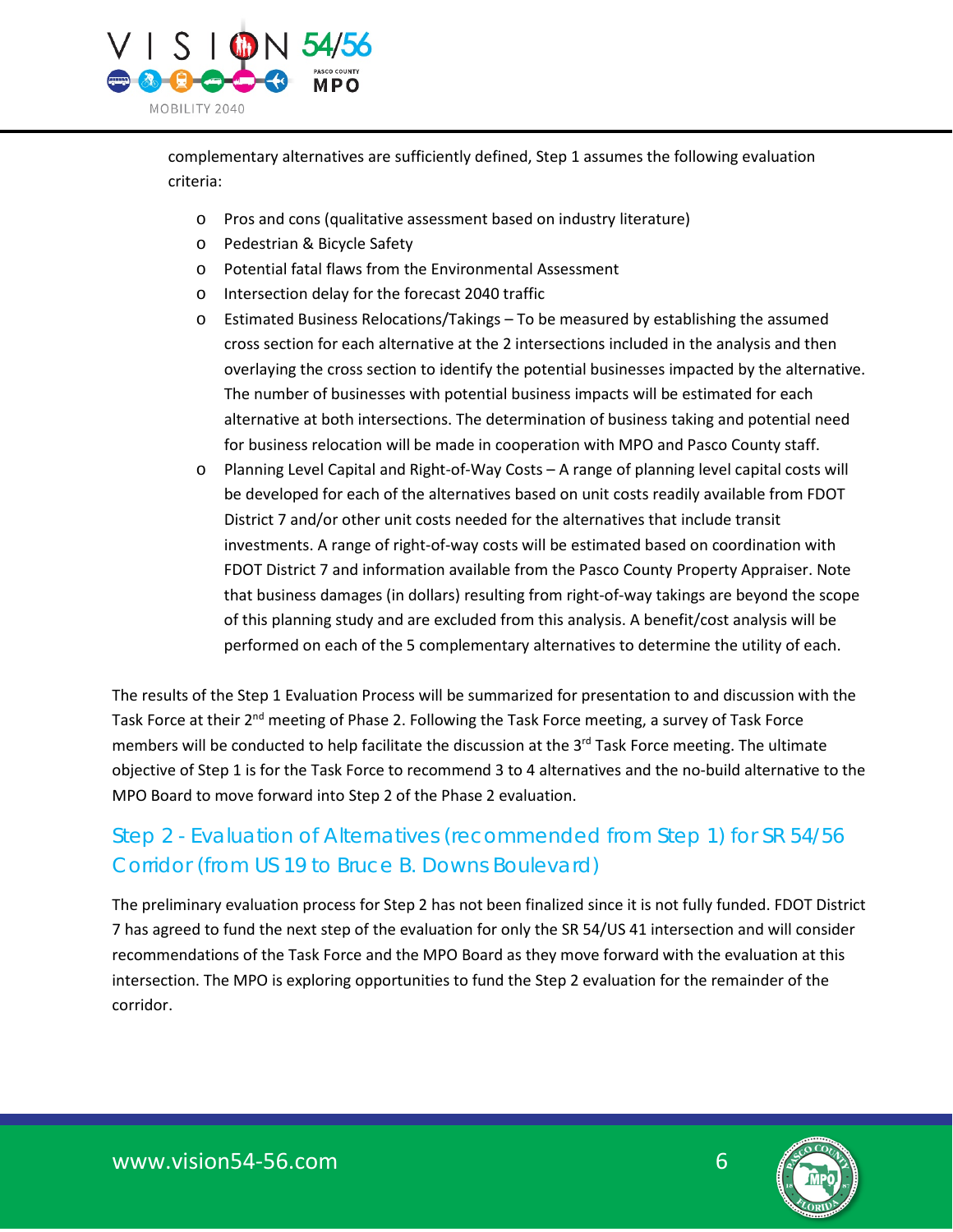

Although subject to change, the following criteria were initially established for application in the Step 2 evaluation of alternatives.

- Estimated Business Relocations/Takings This will be measured by extending the efforts in Step 1 to the entire corridor by establishing the assumed corridor cross section for each alternative and then overlaying the cross section to identify the businesses impacted by the alternative. The corridor cross section will be developed based on the selection of 4 points along the corridor, including the 2 intersections from Step 1. Additional services may be needed to evaluate up to 4 additional intersections to support the development of cross sections for the build alternatives.
- Capital, Operating/Maintenance, and Right-of-Way Costs A range of capital and operating/maintenance costs, net of user fees such as tolls and transit fares, will be developed for each of the alternatives based on unit costs readily available from FDOT District 7 and other units costs needed for the alternatives that include transit investments. A range of right-of-way costs will be estimated based on information available from the Pasco County Property Appraiser and FDOT. As appropriate, toll revenue assumptions will be drawn from the Pasco County MPO study, "SR 54/56 Transit/Managed Lanes and Toll Feasibility Study" (January 2014).
- Travel Time/Level of Service This will be measured using the regional travel demand model. In addition to the 2040 model runs from Step 2, additional model runs may be necessary to accommodate changes made since the initial model runs were performed in Step 1. Data derived from these runs can support the estimation of travel time and level of service for all the alternatives along the corridor. Automobile travel time runs will be completed to calibrate the results of the travel demand model. Travel time run data will be collected and averaged over three days. A methodology will be developed and submitted for approval to allocate trips to the transit modes and express lanes among all the alternatives.
- Noise Impacts For each Step 2 alternative, the number of sensitive sites within the corridor that would be impacted by traffic noise will be derived based on the Federal Highway Administration's (FHWA) Traffic Noise Model (TNM). See Appendix B for a detailed description of the methodology and data needs proposed for the highway traffic noise methodology to be conducted during Step 2.
- Safety Safety for motorists, bicyclists, and pedestrians will be assessed for each of the alternatives. This will be measured based on industry literature on crash data and rate statistics by type of roadway.
- Economic Impact (to be led by the Center for Urban Transportation Research under separate contract with Pasco County – see Appendix B for the CUTR scope of work) – The economic impact assessment will be performed for up to 4 alternatives and will report:
	- o User travel time-savings measured in time and value of time.

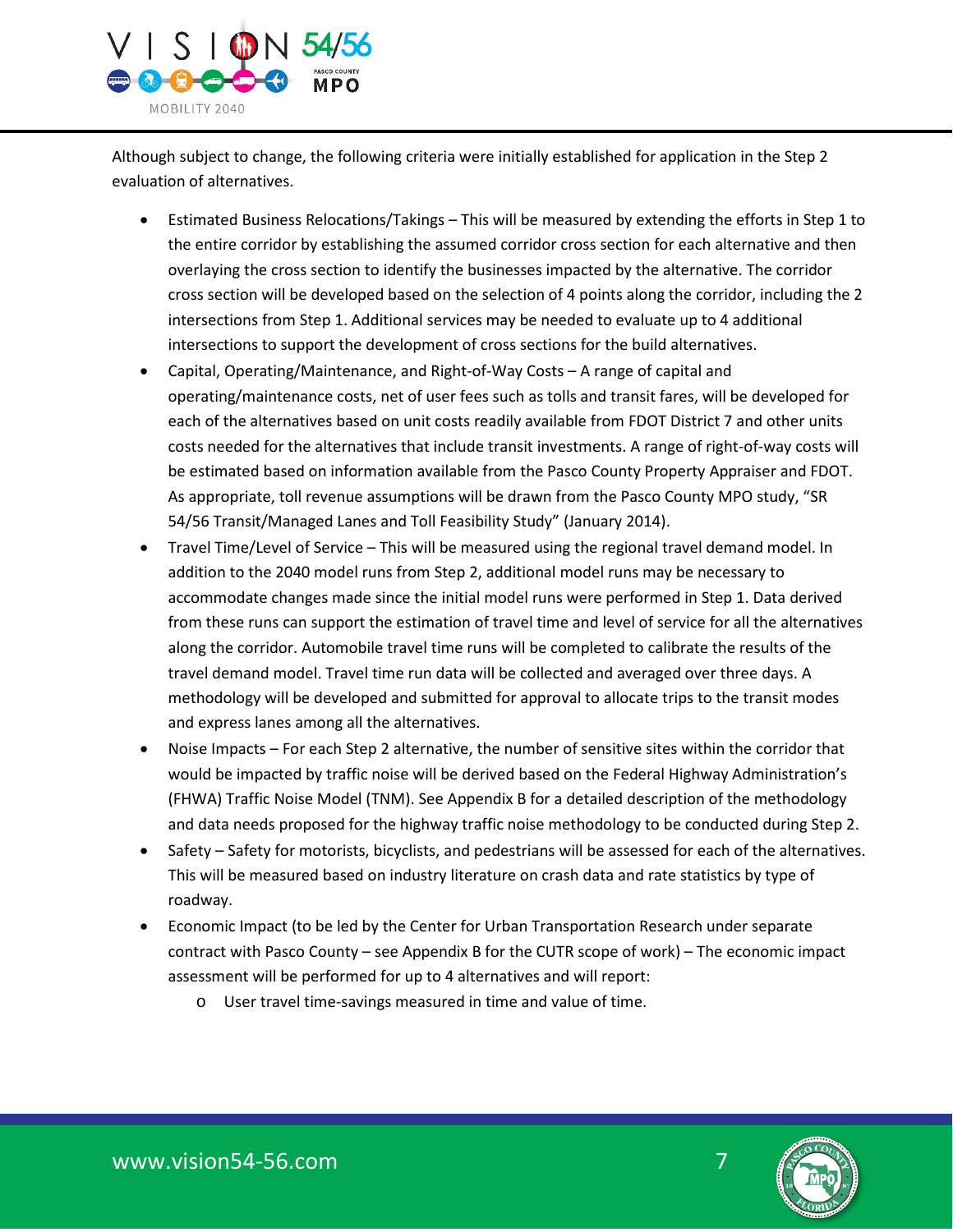

- o Changes in business activity levels by industry category (employment and gross sales), aggregated at the two digit levels following North American Industry Classification System (NAICS).
- o Changes in property values.

Similar to the Step 1 evaluation, the Step 2 results will be summarized for presentation to the Task Force to facilitate discussion. Following the Task Force discussion, a survey of Task Force members will be conducted to help facilitate the discussion and selection of preferred alternatives that support the vision and purpose and need statement for the corridor. The preferred alternatives will be recommended for consideration by the MPO Board.

### **Vision 54/56 Task Force**

The evaluation methodology presented In this memorandum was reviewed and approved by the Task Force at their first meeting of Phase 2 (April 20, 2017).

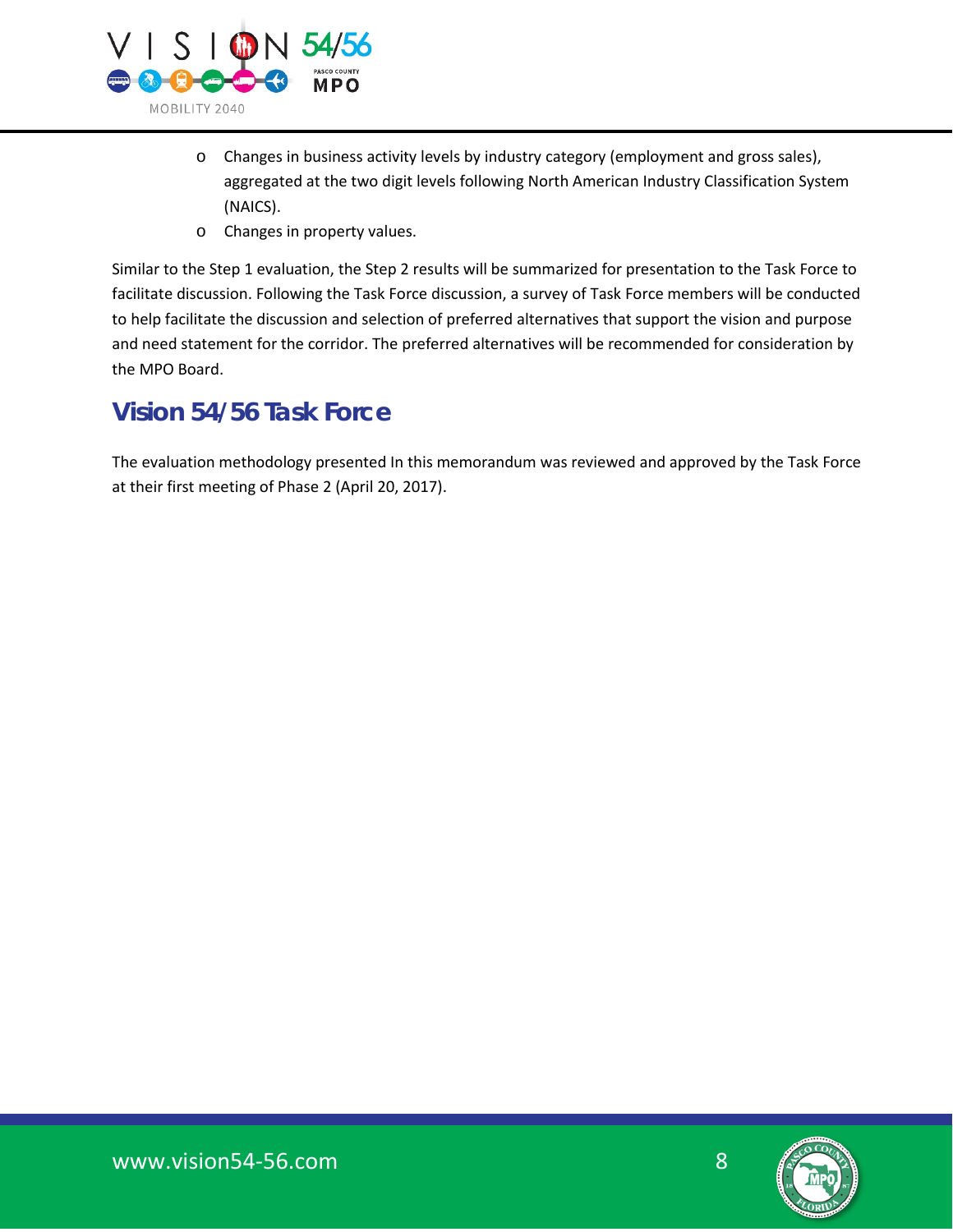

# Appendix A Traffic Methodology Statement

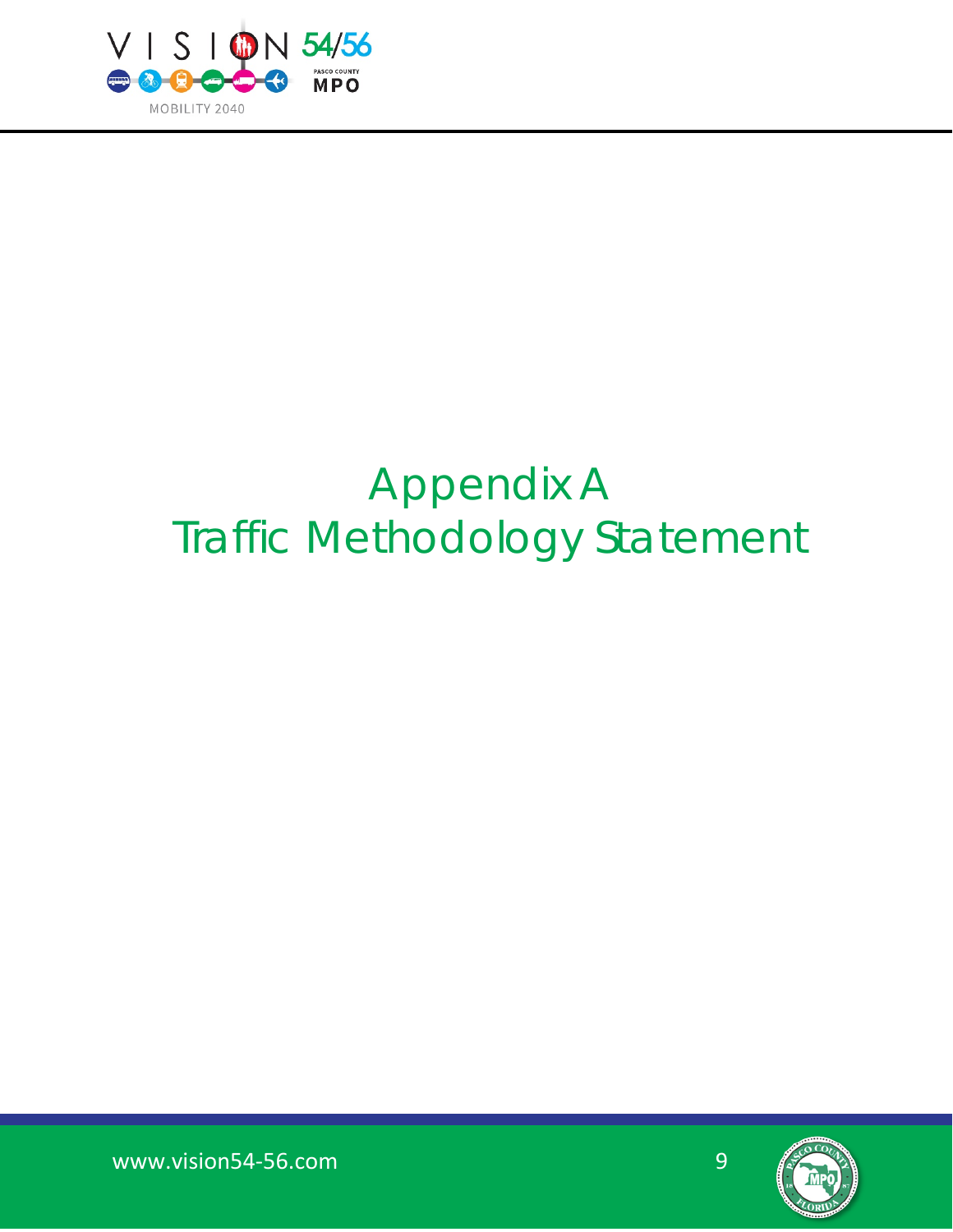



www.vision54-56.com 10 and 10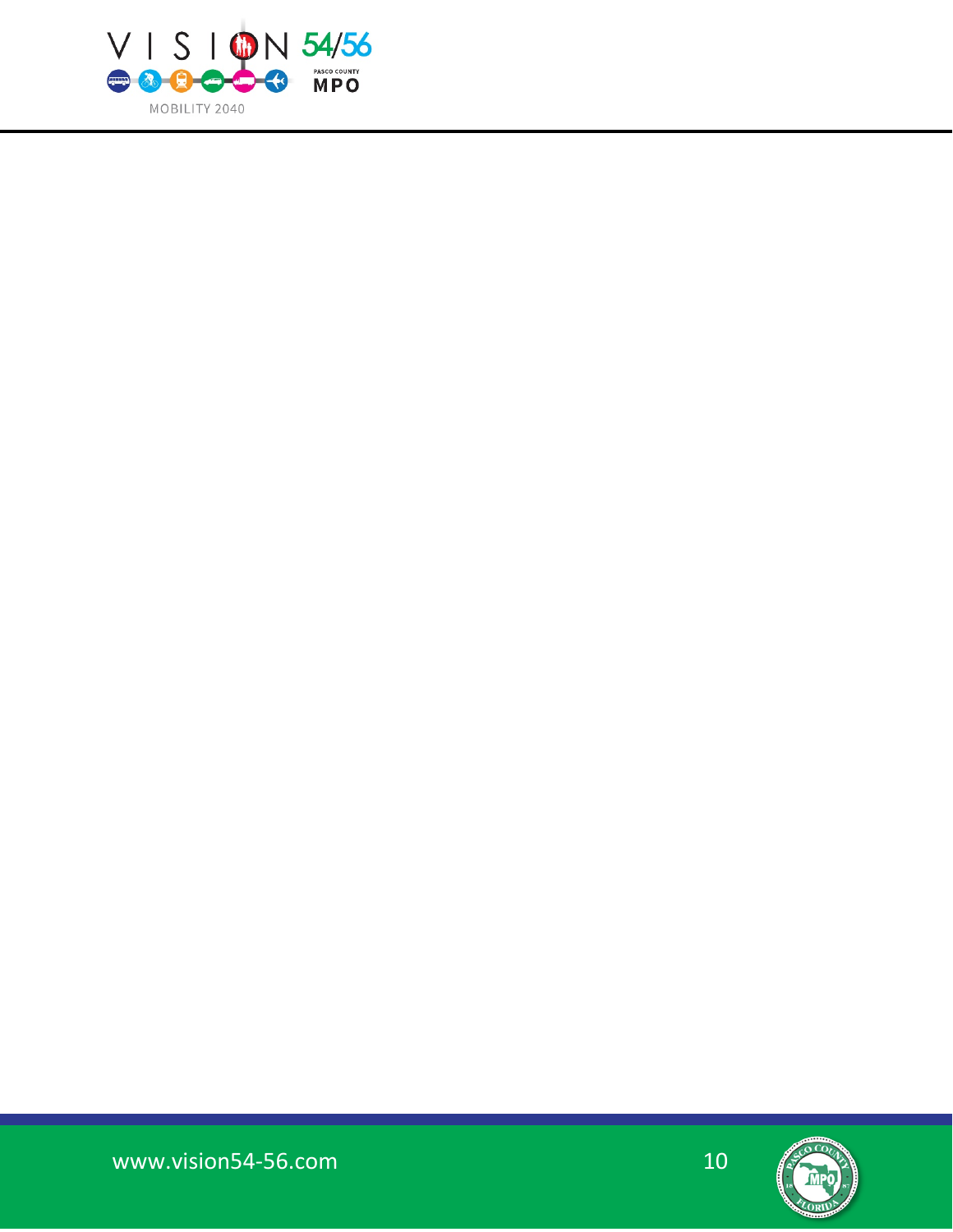



www.vision54-56.com 11 and 11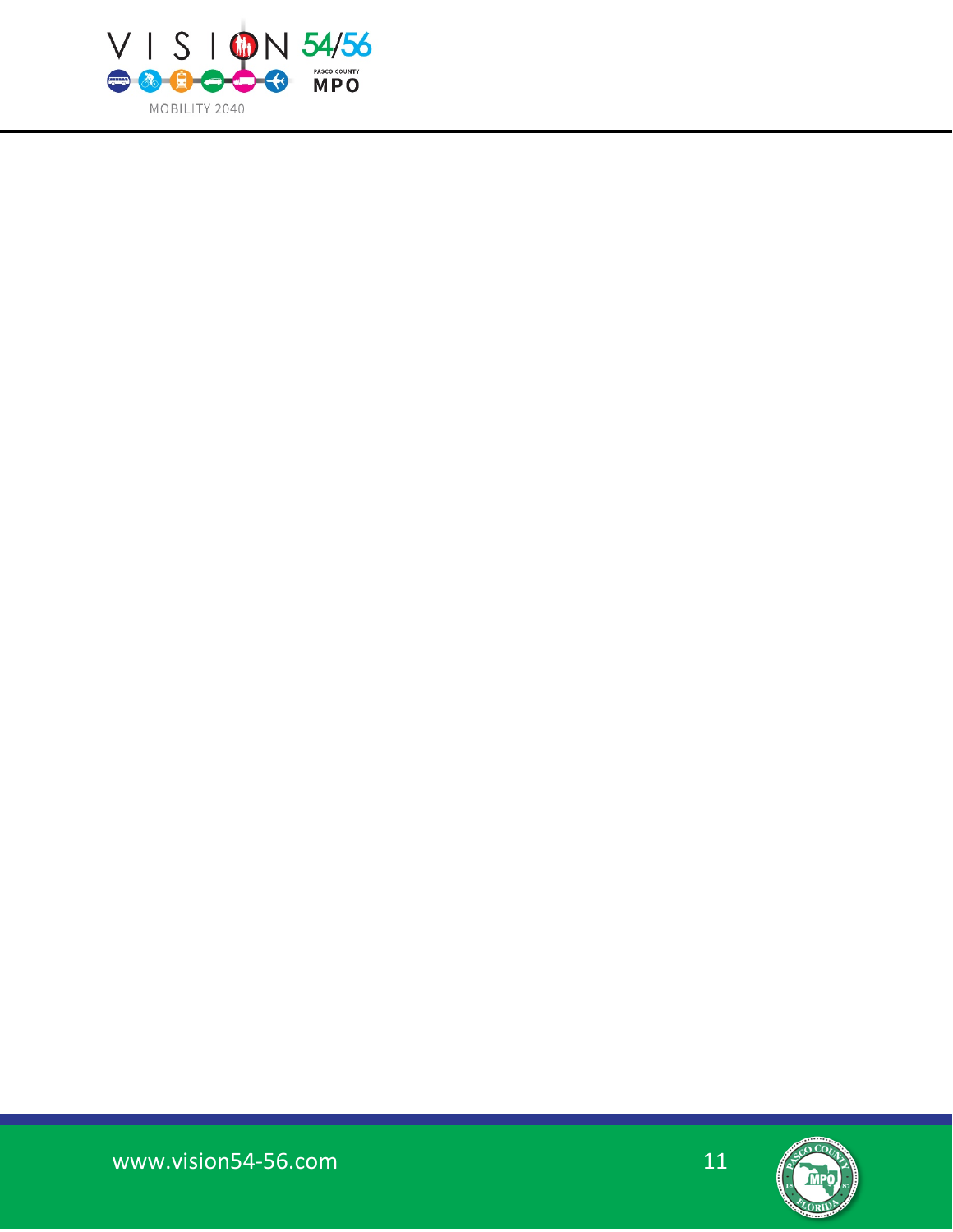

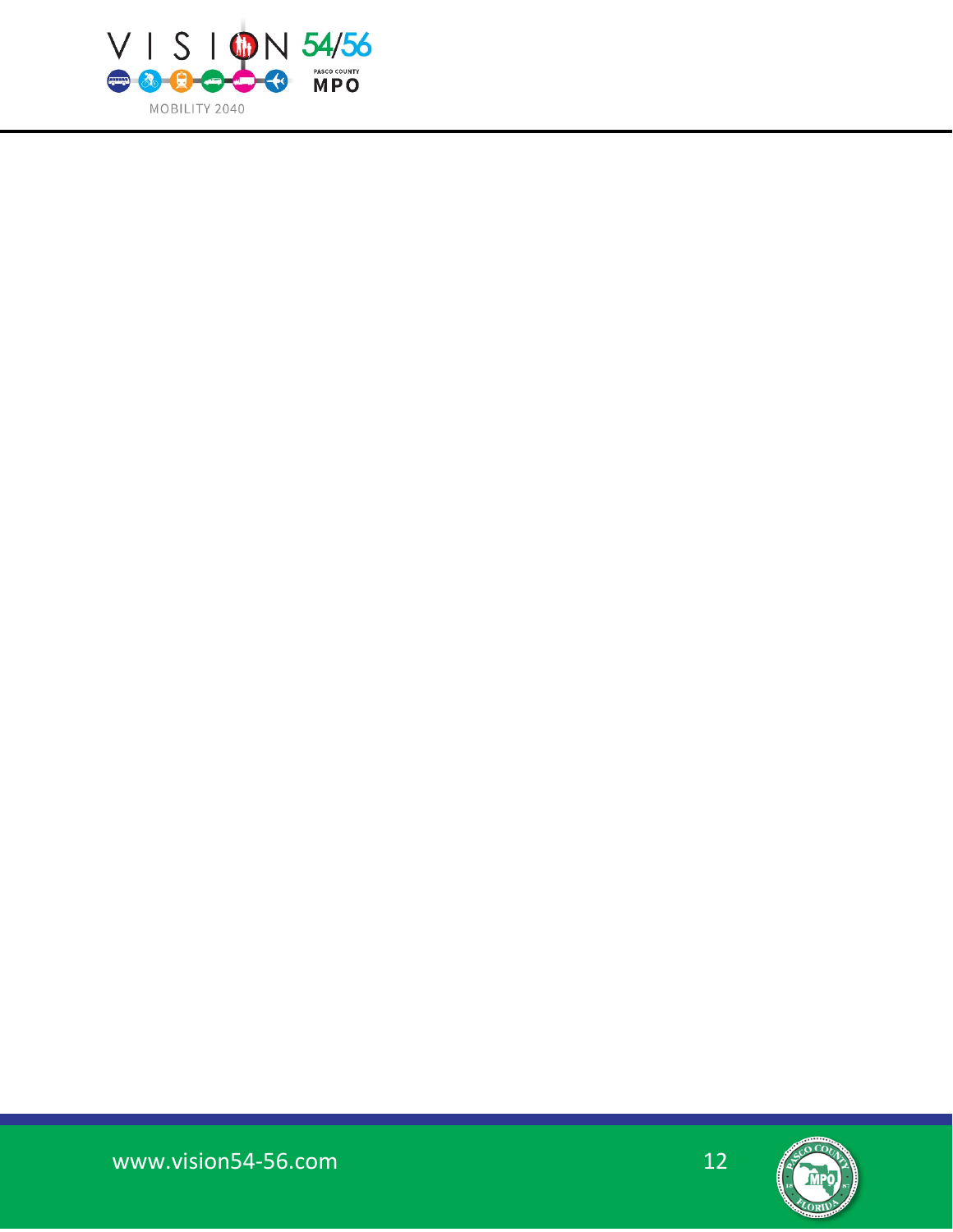

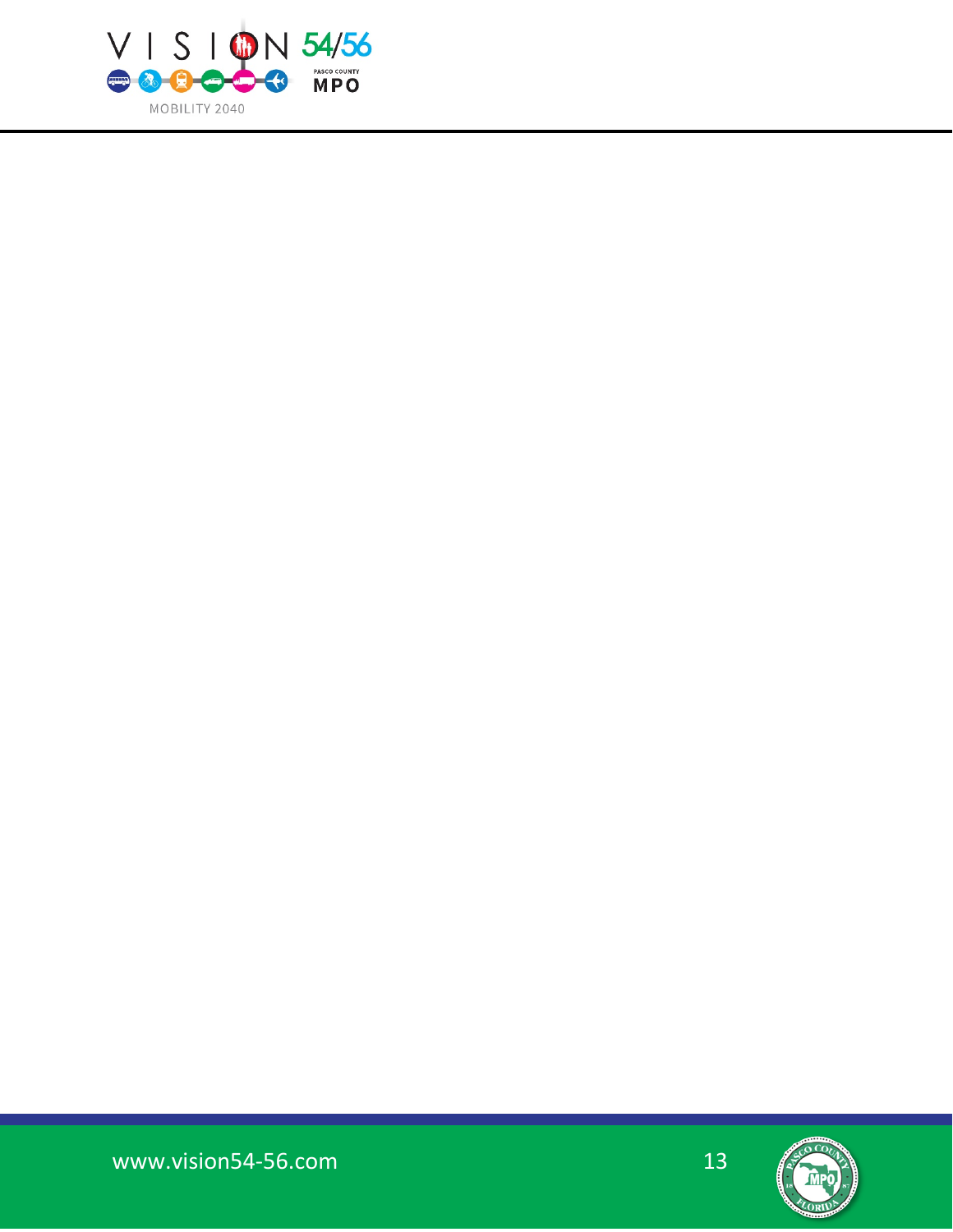

# Appendix B Noise Analysis Methodology Statement